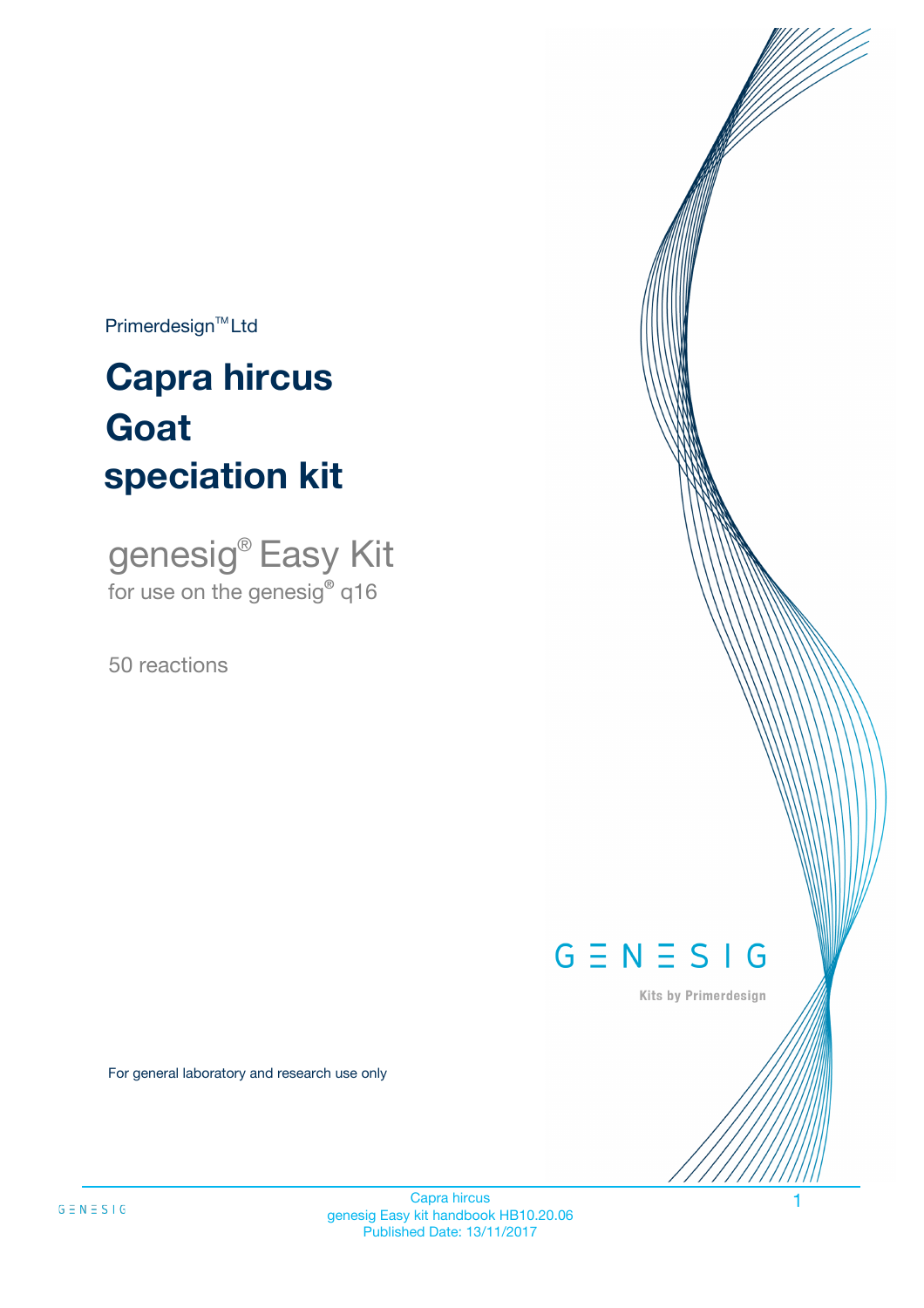# genesig® Easy: at a glance guide

#### **For each DNA test**

| Component         | <b>Volume</b>   | Lab-in-a-box pipette |  |
|-------------------|-----------------|----------------------|--|
| Goat reaction mix | 10 <sub>µ</sub> |                      |  |
| Your DNA sample   | 10 <sub>µ</sub> |                      |  |

#### **For each positive control**

| Component                 | <b>Volume</b> | Lab-in-a-box pipette |  |
|---------------------------|---------------|----------------------|--|
| Goat reaction mix         | 10 µl         |                      |  |
| Positive control template | 10 µl         |                      |  |

#### **For each negative control**

| Component         | <b>Volume</b>   | Lab-in-a-box pipette |  |
|-------------------|-----------------|----------------------|--|
| Goat reaction mix | $10 \mu$        |                      |  |
| <b>Water</b>      | 10 <sub>µ</sub> |                      |  |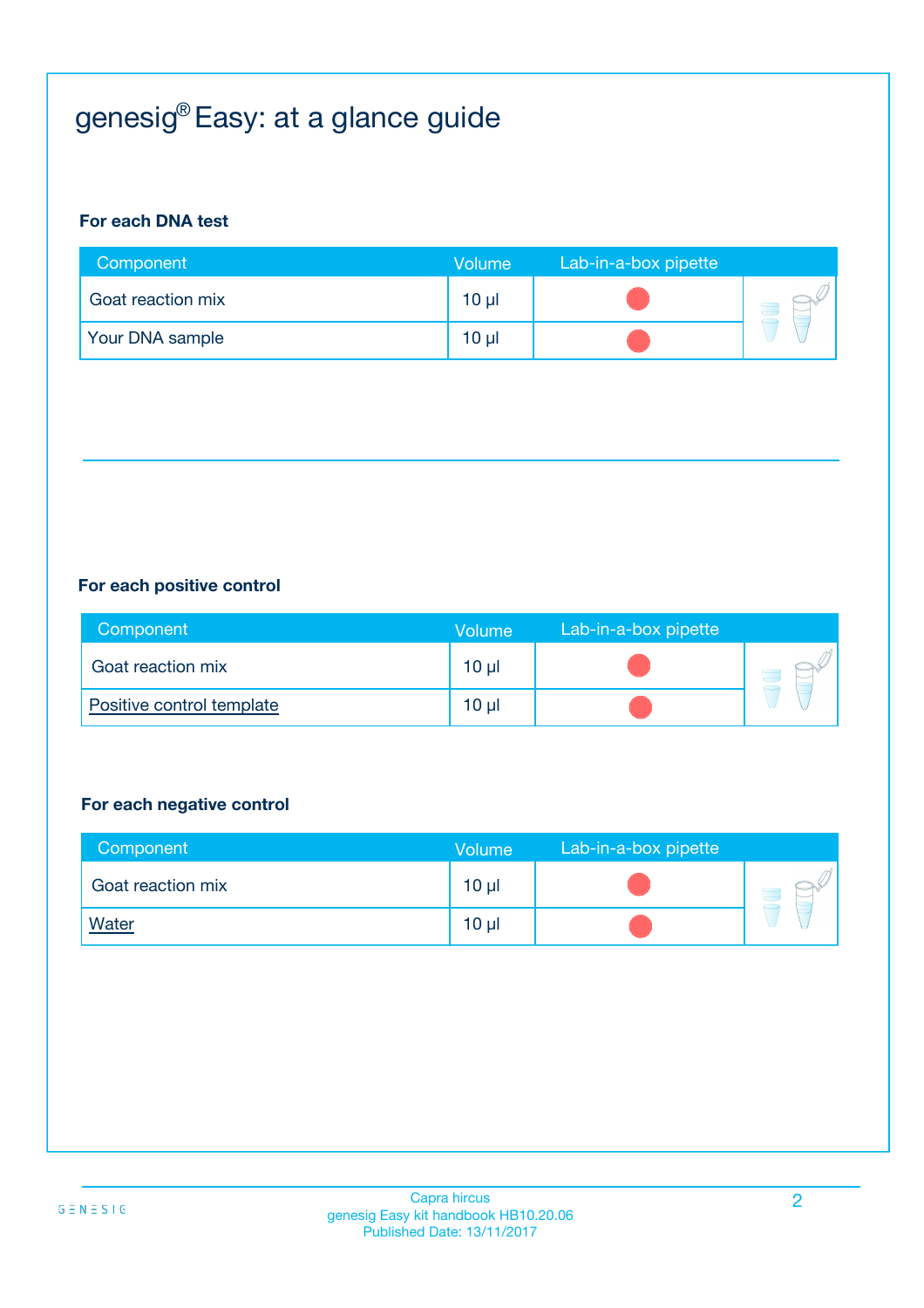# Kit Contents



# Reagents and equipment to be supplied by the user

#### **genesig® q16 instrument**

#### **genesig® Easy DNA/RNA Extraction Kit**

This kit is designed to work well with all processes that yield high quality DNA but the genesig Easy extraction method is recommended for ease of use.

#### **genesig® Lab-In-A-Box**

The genesig Lab-In-A-Box contains all of the pipettes, tips and racks that you will need to use a genesig Easy kit. Alternatively if you already have these components and equipment then these can be used instead.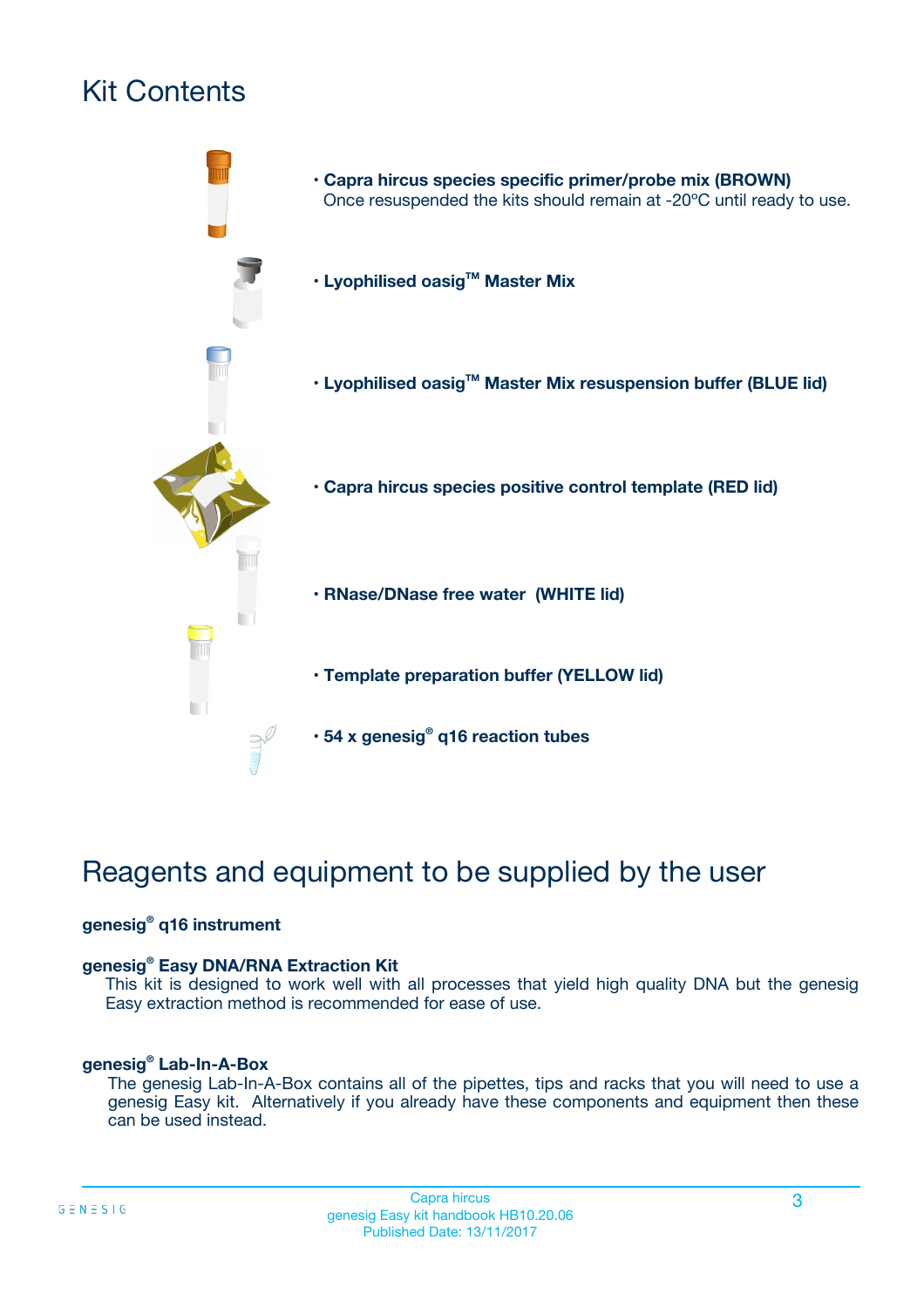# Step-by-step guide

### 1. Create your reaction mix



Use the blue pipette to transfer 500µl**\*** of the oasig Master Mix resuspension buffer into the tube of lyophilised oasig Master Mix and mix well by gently swirling. Then transfer all of that master mix into the brown tube labelled Goat primers/probe.

**\***Transfering 525µl of the oasig Master Mix resuspension buffer to your oasig Master Mix (instead of the 500µl recommended above) will enable you to take full advantage of the 50 reactions by accounting for volume losses during pipetting. In order to do so with the genesig Easy fixed volume pipettes use 1x blue, 2x red and 1x grey pipettes to make the total volume. Please be assured that this will not adversely affect the efficiency of the test.

Cap and shake tube to mix. A thorough shake is essential to ensure that all components are resuspended. **Failure to mix well can produce poor kit performance.**

Leave to stand for 5 minutes. Now your reaction mix is ready to use.

Store the reaction mix in the freezer from hereon.

#### Top tip

- Ensure that the reaction mix is mixed thoroughly before each use by shaking.
- **•** Once resuspended do not expose genesig Easy kit to temperatures above -20°C for longer than 30 minutes at a time.

# 2. Add reaction mix to all reaction tubes



For every reaction to be run, use the red pipette to add 10µl of your Goat reaction mix to every tube.

#### Top tip

- Always pipette the reaction mix directly into the bottom of the tube.
- You can label the tube lids to aid your reaction setup but avoid labelling tube sides.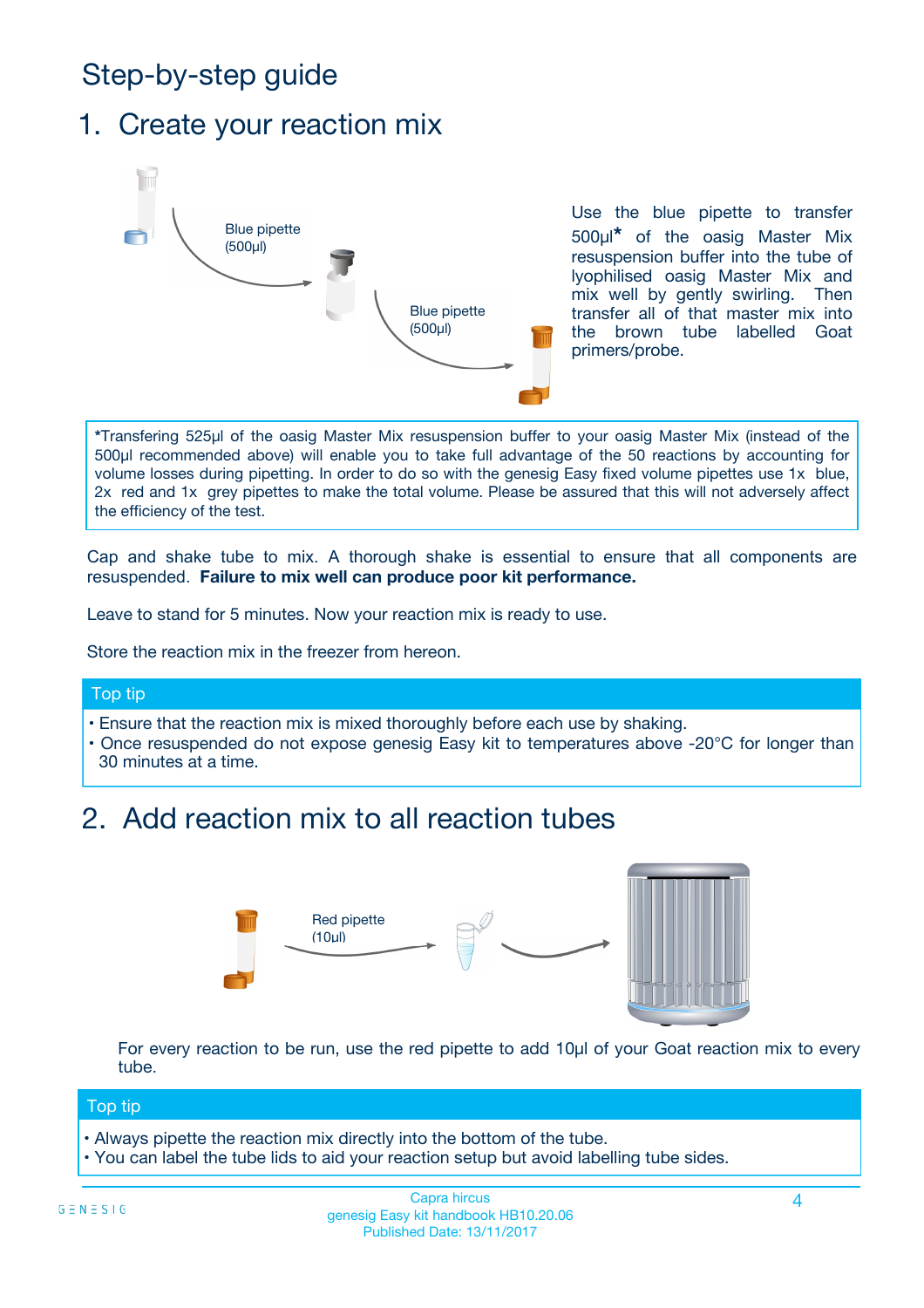# 3. Negative control



For each test you will require a negative control. Instead of DNA, water is used. This sample should prove negative thus proving that all of your positive samples really are positive.

To create a negative control reaction simply use the red pipette to add 10µl of the water to the required reaction tubes. Close these tubes after adding the water.

Because some genesig kit targets are common in the environment you may occasionally see a "late" signal in the negative control. The q16 software will take this into account accordingly.

#### Top tip

**•** Always add the water to the side of the tube to reduce the introduction of bubbles.

### 4. Set up a test



For each sample you wish to analyse, use the red pipette to add 10µl of your DNA sample to the required reaction tubes. Close these tubes after adding the sample. Always change pipette tips between samples.

#### Top tip

**•** Always add the DNA sample to the side of the tube to reduce the introduction of bubbles.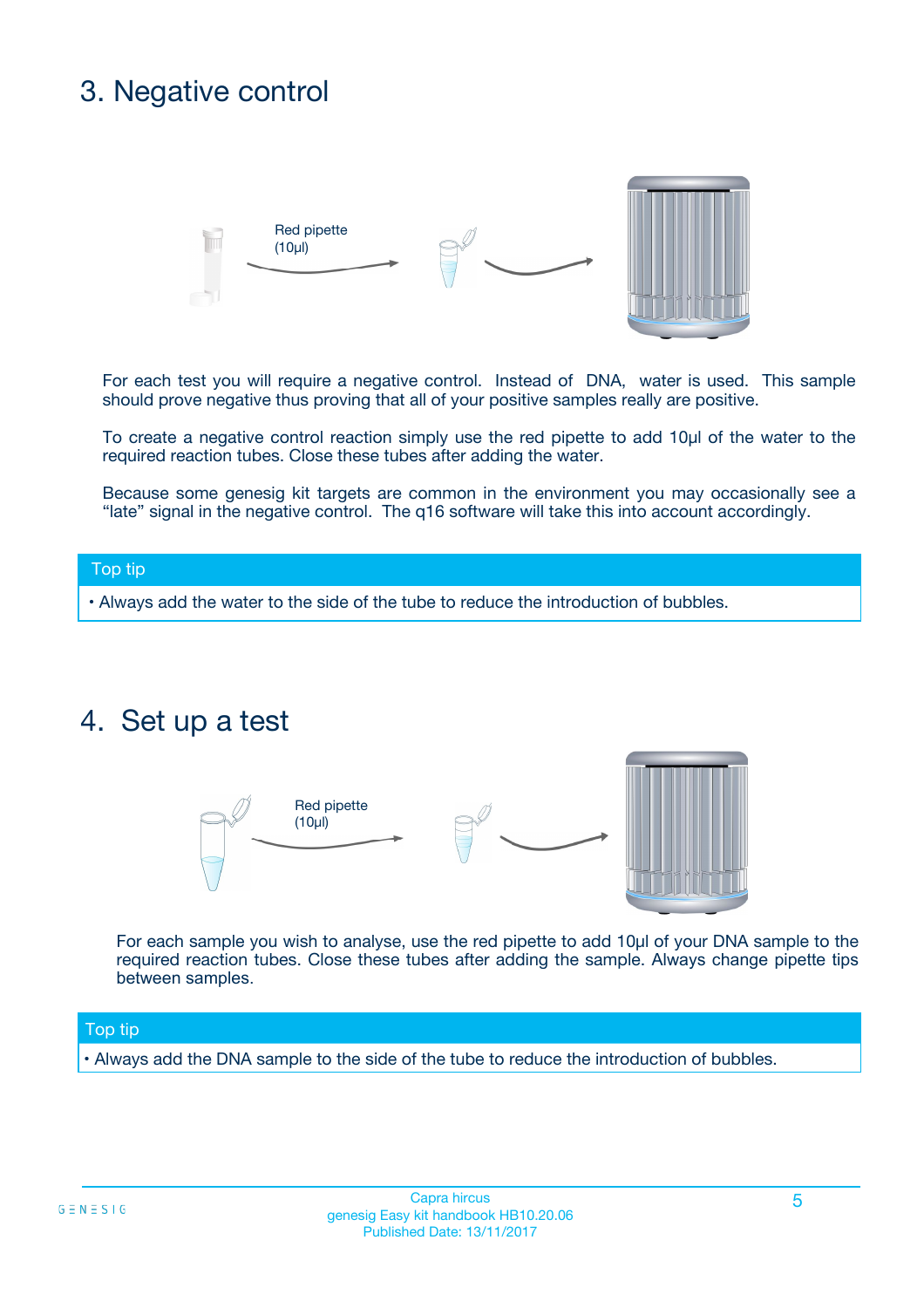# 5. Positive control



Use the white pipette to transfer 200µl of template preparation buffer into the positive control template tube. Cap and shake tube to mix.

Each time you run a test you will require a positive control. This is a small portion of DNA from your species of interest. It serves two purposes:

1. It will always test positive so it shows that everything is working as it should be.

2. The q16 software knows how much DNA is present in the positive control. It uses this information to internally calibrate every test. This is essential to give accurate information about the percentage of DNA in your sample that is from your species of interest.

To create a positive control reaction, simply use 10µl of the positive control instead of your DNA sample.



Take great care when setting up your positive control. The positive control template has the potential to give you a false positive signal in your other samples. Set positive controls up last after all other sample tubes are closed. Always change pipette tips between samples. You may even choose to set up positive controls in a separate room.

#### Top tip

**•** Always add the positive control to the side of the tube to reduce the introduction of bubbles.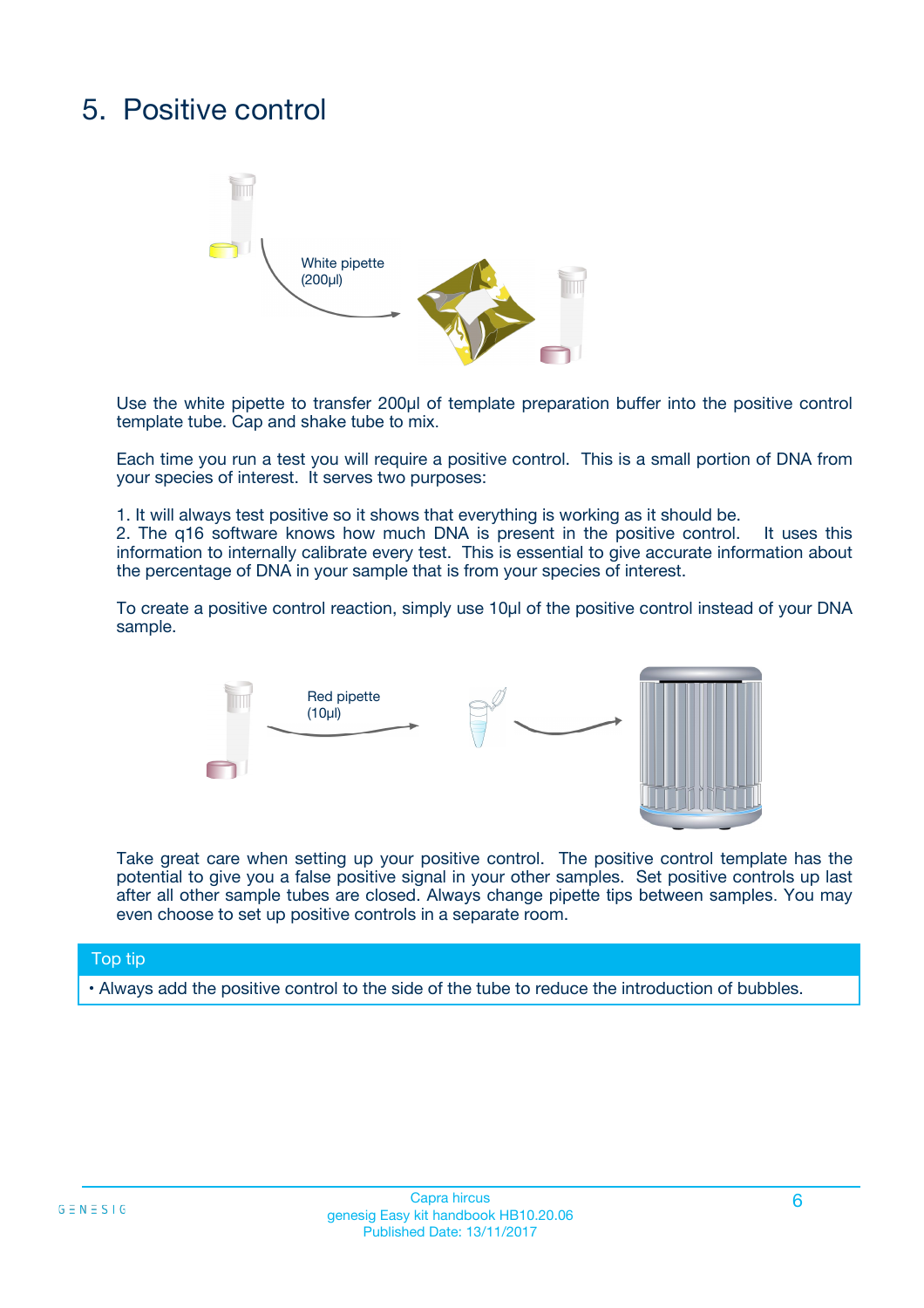# 6. Running the test

Place the tubes into the correct positions in your q16 as defined by the software, this may include positioning of empty tubes to ensure that the q16 lid is balanced. The run can then be started.

|                      | genesig q16 PCR software - 1.2                                                    |                                     | $\Box$                                                                     |
|----------------------|-----------------------------------------------------------------------------------|-------------------------------------|----------------------------------------------------------------------------|
|                      | <b>Open Experiments:</b><br>Unsaved (New Experiment 2<br>$\overline{\phantom{a}}$ | <b>E</b> Open<br>Save<br>$\Box$ New | Save As<br>$G \equiv N \equiv S \mid G$<br><b>C</b> Close<br>Configuration |
| Stages:              | Setup<br><b>Results</b>                                                           |                                     |                                                                            |
| <b>Notes</b>         |                                                                                   | <b>Samples</b>                      | <b>Tests</b>                                                               |
|                      | <b>Name and Details</b>                                                           | Note<br>Color<br>Name               | Color<br>Name<br>Note                                                      |
|                      | New Experiment 2017-10-26 11:06                                                   | Sample 1                            | 유<br>÷<br>Test <sub>1</sub>                                                |
|                      | Kit type: genesig® Easy Target Detection kit                                      | Sample 2                            |                                                                            |
|                      | Instrument Id.:                                                                   | Sample 3                            | $\qquad \qquad \blacksquare$<br>$\qquad \qquad \blacksquare$               |
|                      | <b>Run Completion Time:</b>                                                       | Sample 4                            |                                                                            |
| <b>Notes</b>         | $\blacktriangle$                                                                  | Sample 5                            | ♦                                                                          |
|                      |                                                                                   |                                     | 4                                                                          |
|                      |                                                                                   |                                     |                                                                            |
|                      |                                                                                   |                                     | ÷<br>€                                                                     |
|                      | $\overline{\mathbf{v}}$                                                           |                                     |                                                                            |
| <b>Well Contents</b> |                                                                                   |                                     | Run                                                                        |
| Pos.                 | Test                                                                              | Sample                              | <b>Run Status</b>                                                          |
| 1                    | Test 1                                                                            | <b>Negative Control</b>             | $\blacktriangle$                                                           |
| $\overline{2}$       | Test 1                                                                            | <b>Positive Control</b>             |                                                                            |
| 3                    | Test 1                                                                            | Sample 1                            | Show full log                                                              |
| $\overline{4}$       | Test 1                                                                            | Sample 2                            |                                                                            |
| 5                    | Test 1                                                                            | Sample 3                            | <b>Run Control</b>                                                         |
| 6                    | Test 1                                                                            | Sample 4                            |                                                                            |
| $\overline{7}$       | Test 1                                                                            | Sample 5                            |                                                                            |
|                      |                                                                                   |                                     |                                                                            |
| 8                    |                                                                                   |                                     | $\triangleright$ Start Run<br>Abort Run<br>$\overline{\mathbf{v}}$         |

#### Top tip

- Before loading tubes into the q16, check for bubbles! Flick the bottom of the tubes to remove any bubbles that may have formed during the test setup.
- Apply centrifugal force with a sharp wrist action to ensure all solution is at the bottom of the reaction tube.
- When repeating a test you can use a previous file as a template by clicking 'open' then selecting File name > Files of Type > Experiment file as template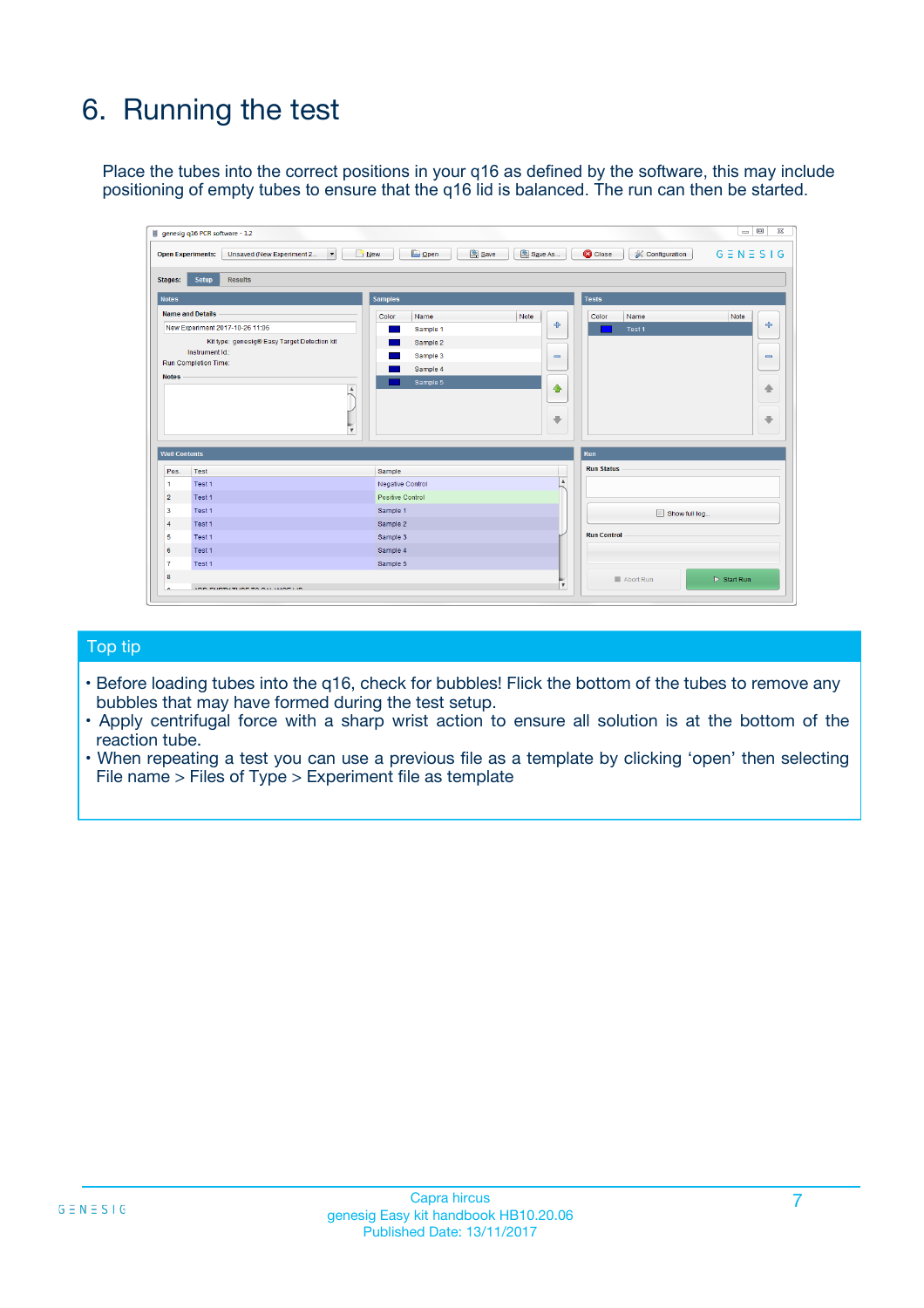# What do my results mean?

Analysis of your data is carried out automatically by the genesig q16. The following information is designed to help you fully understand a result or to troubleshoot:

### "Positive"

#### **Explanation**

Your sample has produced a positive result. Your target of interest is present and you can use the reported percentage.

### "Negative"

#### **Explanation**

Your sample has produced a negative result. The target is not present in your sample.

### "Test contaminated"

#### **Explanation**

The Negative Control should be completely free of any DNA. If you see this error message it means that at some point during the setup, the Negative Control has been contaminated with DNA and has given a positive signal. This contamination has invalidated the test. The Positive Control and your test samples are both possible sources of contaminating DNA. The genesig q16 reaction tubes from previous runs will also contain very high amounts of DNA so it is important that these are carefully disposed of after the run is completed and NEVER OPENED. It may be the case that your kits have become contaminated which will lead to the same problem occurring repeatedly.

#### **Solutions**

1. Clean your working area using a commercial DNA remover solution to ensure the area is DNA free at the start of your run and re-run the test

2. If the problem persists then the kit has become contaminated and it will have to be discarded and replaced with a new kit. When you open the new kit, run a simple test to show that changing the kit has solved the problem. Prepare a test which includes only the Positive Control, the Negative Control and one 'mock sample'. For the 'mock sample' add water instead of any sample DNA. The result for the Negative Control and the mock sample should be negative indicating that contamination is no longer present.

#### **Preventive action**

An ideal lab set-up has a 'Clean area' where the test reagents are prepared and a 'sample area' where DNA samples and the Positive Control template are handled. The best workflow involves setting up all the test components (excluding the positive control template) in the clean area and then moving the tests to the sample area for sample and Positive Control addition. If this method is followed then the kit components are always kept away from possible sources of contamination. For extra security the Negative Control can be completely prepared and sealed in the clean area. All work areas should be decontaminated regularly with DNA remover.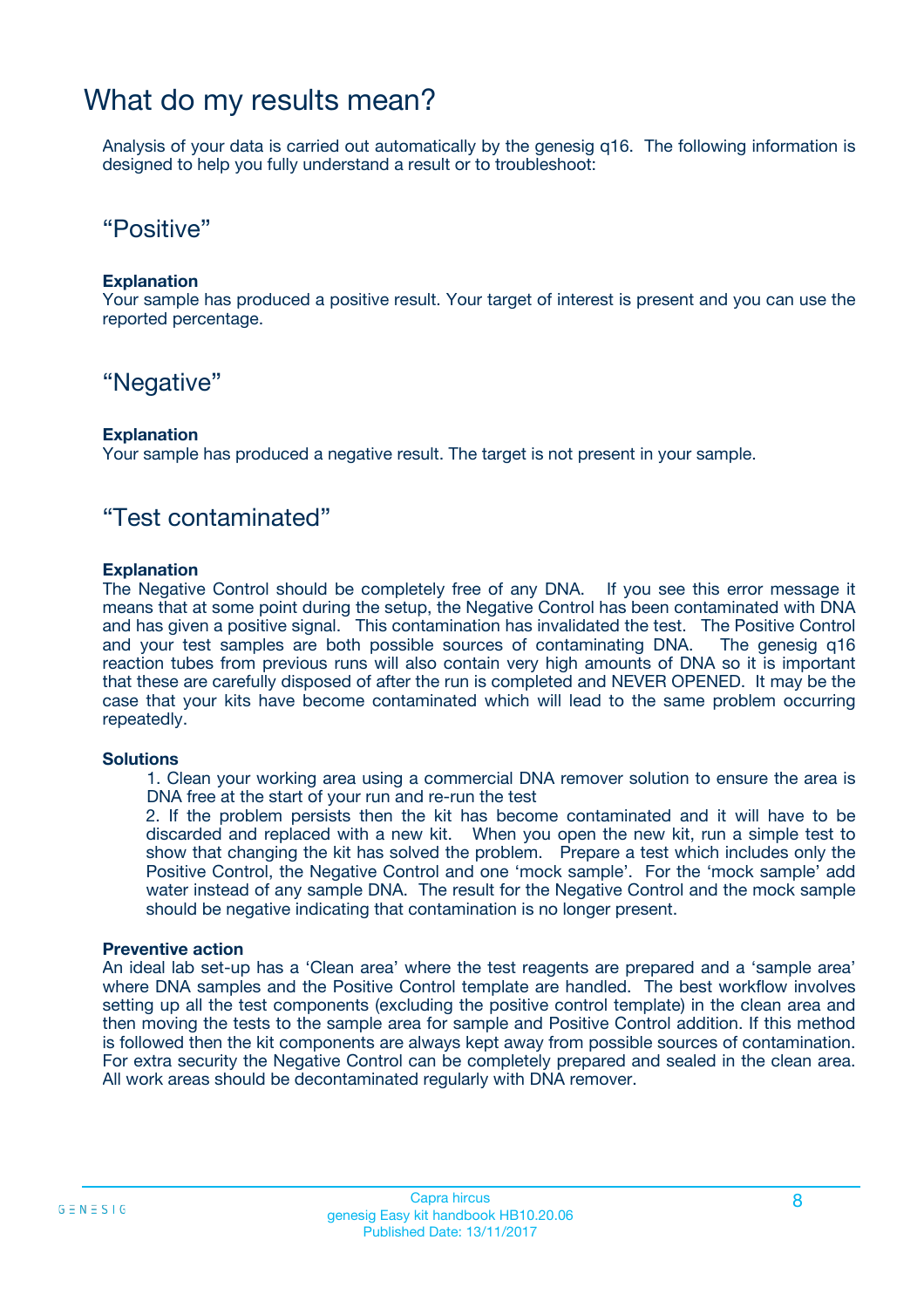#### **Explanation - If positive control has failed**

The test has failed because the Positive Control has not worked. The Positive Control is present to show that all aspects of the test are working correctly together. When this control test fails, the test as a whole is invalidated. This finding indicates that a problem has occurred in the reaction set-up part of the experiment and has nothing to do with sample preparation.

#### **Solutions**

- 1. Check the entire workflow and test set-up to look for any user errors, then repeat the test e.g. have the right colour pipettes and solutions been used with the correct tubes?
- 2. Ensure the positive and negative controls are inserted into the correct wells of your q16.

3. A component of the test may have 'gone off' due to handing errors, incorrect storage or exceeding the shelf life. When you open a new kit, run a simple test to show that changing the kit has solved the problem. Prepare a test which includes only the Positive Control, the Negative Control and one 'mock sample'. For the 'mock sample' add internal control template instead of any sample DNA. If the Positive Control works, the mock sample will now be called as a negative result.

#### **Explanation - If positive control has passed**

The test has failed because the sample is not suitable for qPCR testing. This particular sample has failed because it contains one or more factors that are inhibitory to PCR. This has compromised accuracy and precision of the quantitative reporting, resulting in a reported speciation percentage greater than 100%.

#### **Solutions**

- 1. Dilute the extracted sample 1:10 in water to "dilute out" the PCR inhibitors.
- 2. Check the sample preparation protocol to look for any user errors, then repeat.

3. PCR inhibitors can result from overloading the DNA/RNA sample preparation protocol with too much starting material. Try reducing the amount of starting material (by a factor of 2) then repeat.

### "Positive result lower than test sensitivity"

#### **Explanation**

The test is positive so if you are only interested in obtaining a 'present or absent' answer for your sample then your result is reliable. However, if the calculated percentage falls outside the accurate range for the test the exact percentage cannot accurately be calculated. Nonetheless a semi-quantitative result can be reported based on the "% sensitivity" column. e.g. If the "% sensitivity" is reported at "1%" then the sample can be reported as "positive test with less than 1% presence of species of interest". If you require more accurate information for your sample then proceed with the solutions below.

#### **Solutions**

1. A higher quality of sample containing more DNA will yield a more sensitive test. Try increasing the concentration of sample that is added to the Sample Prep Solutions stage during the extraction.

2. If you cannot increase the amount of sample, check the sample preparation protocol to look for any user errors then repeat.

3. Poor quality samples can result from overloading the sample preparation protocol with too much starting material. Try reducing the amount of starting material then repeat.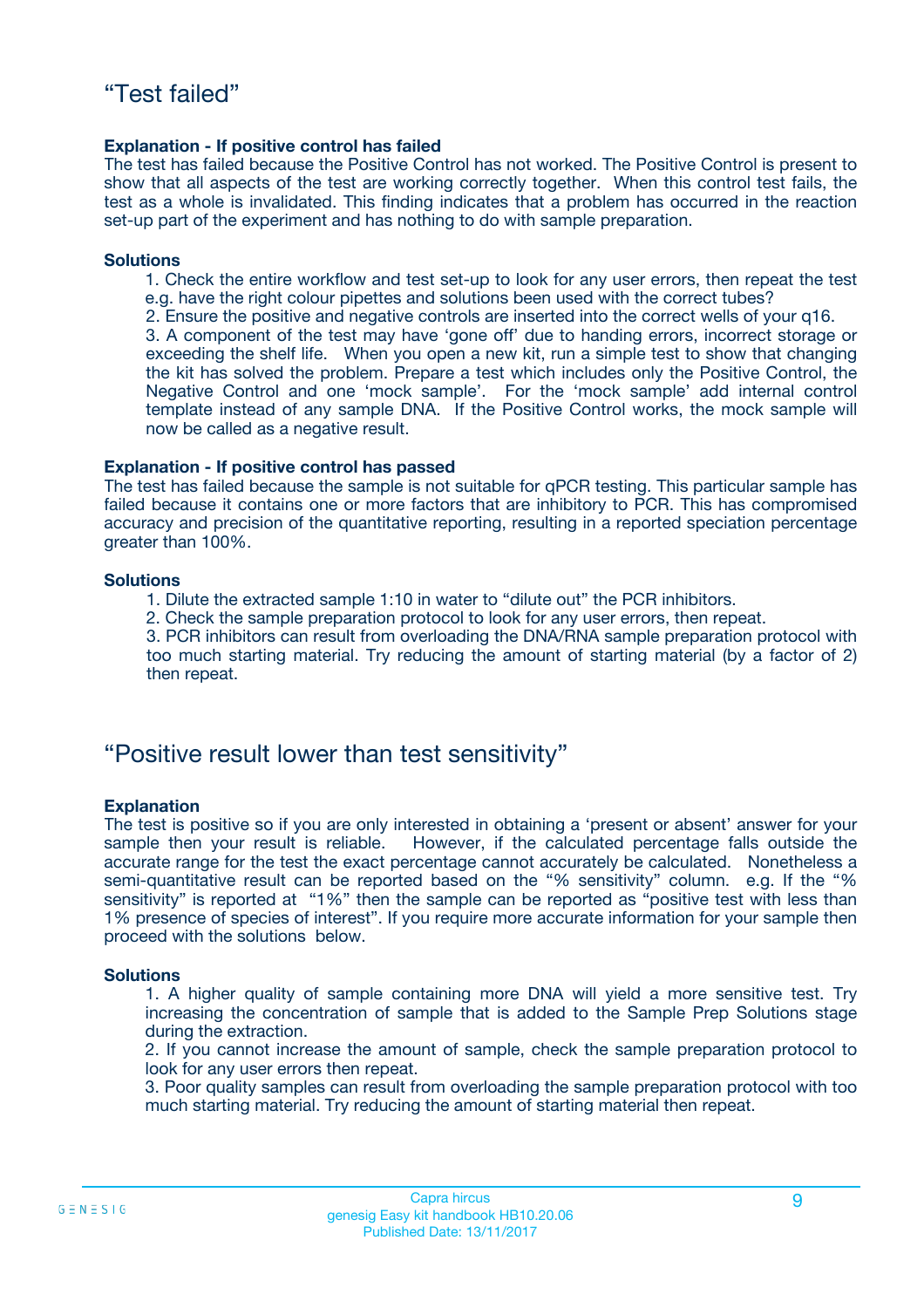### "Test failed and is contaminated"

#### **Explanation**

The Positive Control is indicating test failure, and the Negative Control is indicating test contamination. Please read the "Test Failed" and "Test contamination" sections of this technical support handbook for a further explanation.

#### **Solution**

1. For appropriate solutions, read both the "Test failed" and "Test contaminated" sections of this handbook.

### "Low level of universal target DNA"

#### **Explanation**

The test has failed because either the sample quality or quantity was too low. This has been identified by the universal target and may be caused by the sample having been compromised or a low amount of the universal target being present in the starting material. In either case the sample will not be fit for analysis.

#### **Solutions**

1. Try increasing the amount of sample that is added to the Sample Prep Solution stage during the extraction.

2. If you cannot increase the amount of sample, check the sample preparation protocol to look for any user errors then repeat.

3. Poor quality samples can result from overloading the sample preparation protocol with too much starting material. Try reducing the amount of starting material then repeat.

### "Positive - Caution, low level of universal target DNA"

#### **Explanation**

The test is positive so if you are only interested in obtaining a 'present or absent' answer for your sample then your result is reliable. However, the quantification has failed because either the sample quality or quantity was too low. The signal produced by the universal target acts as an endogenous control, identifying the quantity of DNA in the sample form which the species percentage is calculated. In this case the total level of DNA was not high enough. This will occur if the sample quality has been compromised or if a low amount of universal target was present in the starting material.

#### **Solutions**

For appropriate solutions read the "Low level of universal target DNA" section of this handbook.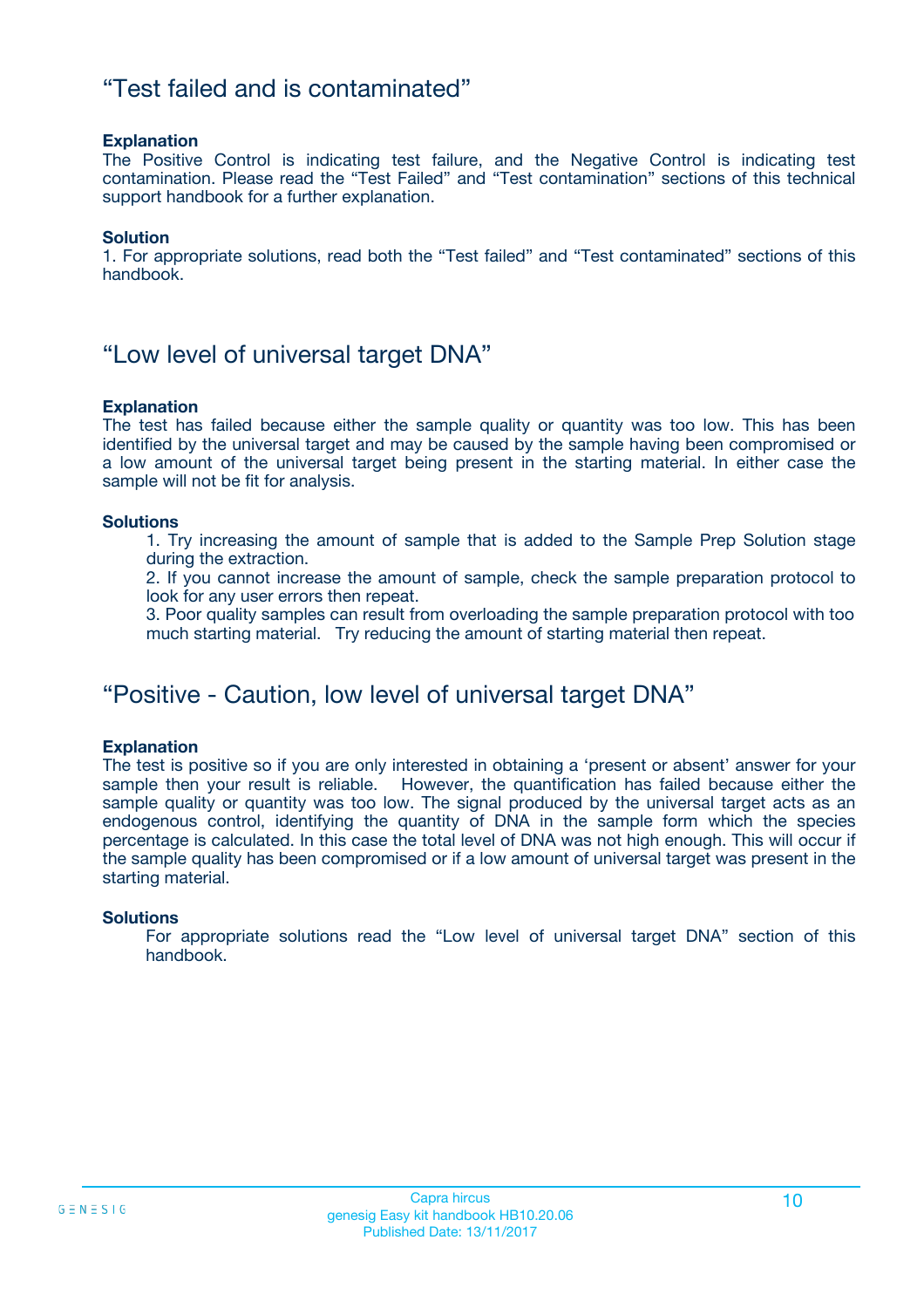# Speciation by qPCR

This kit provides a method for detecting Capra hircus mitochondrial DNA that may be present in a food sample. The kit is based on the PCR amplification of a unique species specific tag present in the mitochondrial genome of that species. The mitochondrial genome is an ideal target since it has been sequenced for many different species. This allows comprehensive bioinformatics analysis followed by careful design to ensure specific detection of the desired species whilst excluding detection of other related species. Furthermore, since there are multiple copies of each mitochondrial genome within each cell, the detection sensitivity for this kit is up to 100 times greater than that of a test which targets a single copy locus within the nuclear DNA genome.

The test works by detecting the level of DNA present from the animal of interest and then compares that to the total level of animal DNA in the sample.

If testing a non-animal sample the genesig Easy AnimalFINDER kits will be more appropriate as they do not require the detection of the universal meat/fish endogenous control.

### **Sensitivity**

Under optimal conditions, the kit provides exceptional sensitivity and will detect adulterated foodstuffs. Detection of less than 0.1% adulteration is possible.

The sensitivity depends on the quality of the DNA sample that you use. Greater sensitivity is possible with higher levels of good quality DNA. The genesig q16 will automatically assess the DNA quality and report on the sensitivity of each test on a case-by-case basis.

# **Specificity**

The kit is designed to specifically detect Goat species that are relevant to the food industry and to give negative detection on other possible animal species.

If you have a query about the detection status of a specific species or sub-species please enquire: enquiry@primerdesign.co.uk